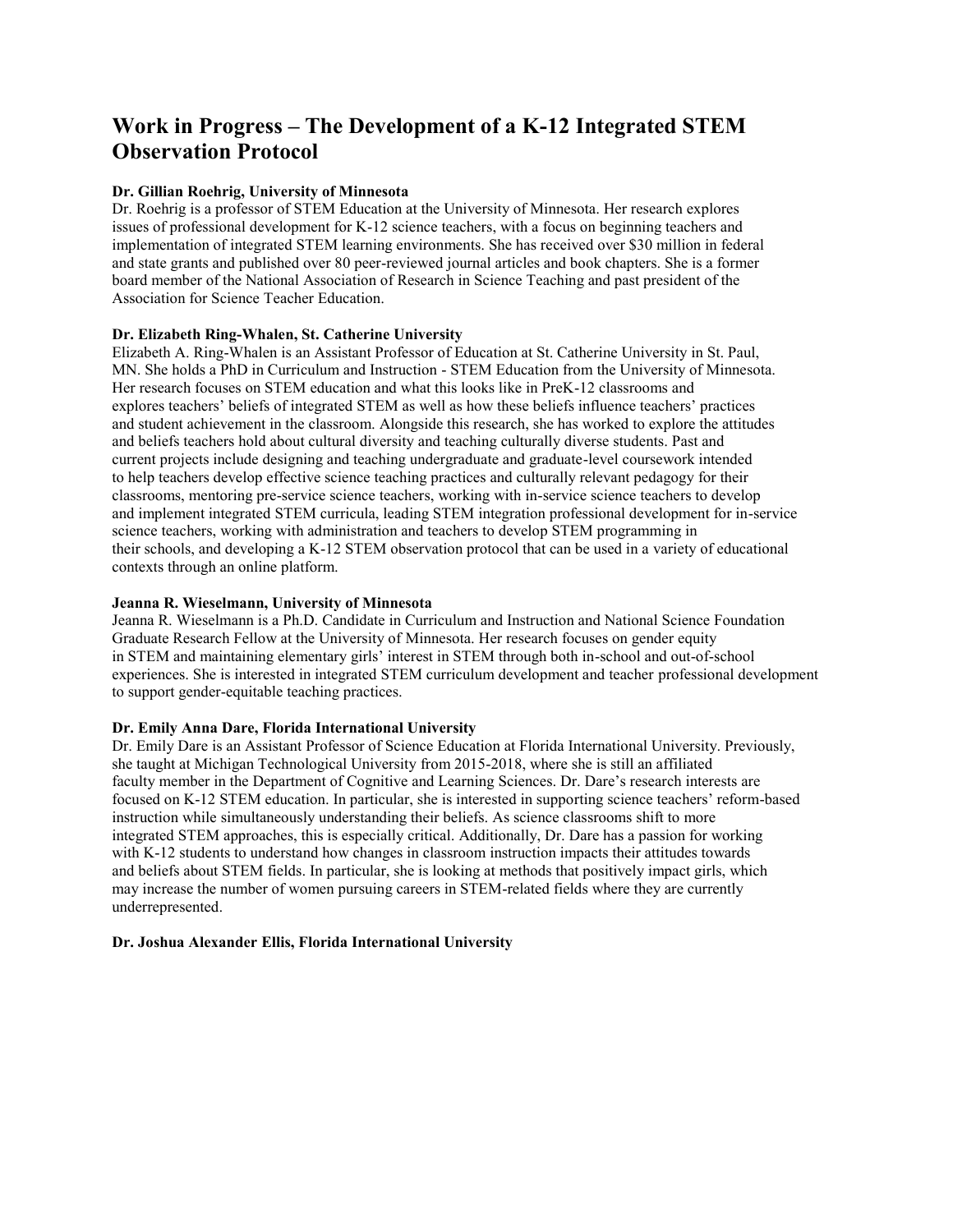## **Development of a K-12 Integrated STEM Observation Protocol (WIP)**

## **Project Overview**

This Work in Progress paper shares the development of an integrated STEM Observation Protocol for use in K-12 science and engineering classrooms. The development of the STEM-OP is guided by our theoretical framework and literature related to the nature of integrated STEM education. The development of the protocol items was followed by exploratory factor analysis using a selection of K-12 integrated STEM classroom videos.

## **Literature Review**

National policy documents in the United States calling for improvements to K-12 STEM Education have been prevalent in the past decade. Rising Above the Gathering Storm [1] initiated the current reforms calling for efforts to prepare more students for STEM careers in response to the argument that the continued prosperity and progress in the global market place depend on our ability to prepare the future generation of STEM professionals. The President's Council of Advisors on Science and Technology (PCAST) points to improvements in STEM education as critical in responding to the workforce needs and challenges of the 21st century [2]. The number of STEM jobs is growing three times faster than non-STEM jobs [3], [4] and this may result in a shortage of up to 1 million STEM workers in the United States [2]. In addition to the workforce needs, scientific and technological literacy are increasingly recognized as central to informed decision-making for all individuals living in the 21st century [5]. With the need for a STEMliterate population to fill the increasing number of STEM jobs and make informed personal and societal decisions, preparing students for success in STEM is of unprecedented importance. These calls for improving K-12 STEM education culminated in the Framework for K-12 Science Education [6] and the Next Generation Science Standards [7] that put forth new national standards that purposefully and explicitly integrate engineering, technology, and mathematical thinking into science education. Teachers are challenged to provide authentic STEM experiences to students in grades K-12 in order to foster students' engagement and interest in STEM [8].

The problems that we face in our rapidly evolving global society are multidisciplinary in nature, requiring the integration of multiple subjects to develop solutions. The complex and multidisciplinary nature of these real-world problems is a driving force behind arguments for integrated STEM approaches to teaching and learning in K-12 classrooms. Indeed, researchers have argued that integration across the STEM disciplines provide the best opportunity for students to experience authentic learning environments and that teaching without integration "does not reflect the natural interconnectedness of the four STEM components in the real world of research and technology development" [9]. Such approaches not only address student interest in pursuing STEM careers, but also promote the development of 21st Century Skills [10]. However, translating these natural connections between STEM disciplines into curriculum and classroom practices is challenging for teachers [11], [12]. Many teachers are unfamiliar with engineering and STEM approaches advocated in new national and state policy documents and this unfamiliarity is compounded by the lack of agreement on what is meant by integrated STEM education.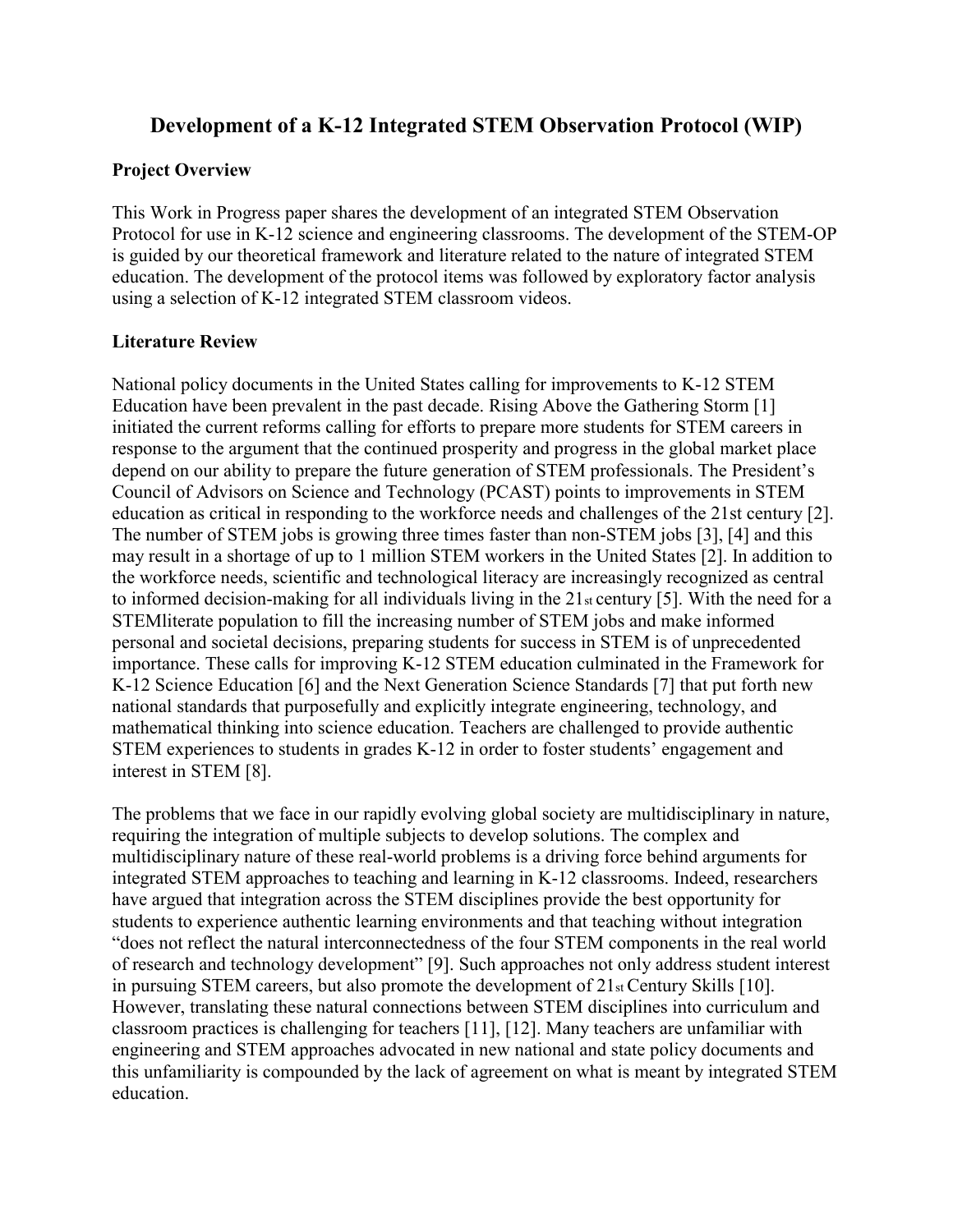Thus, as STEM education moves to an integrated approach in K-12 settings, there is a need to better understand what STEM education is in order to implement it in practice. The literature on STEM education reveals a variety of approaches that include STEM as a replacement term for science and mathematics [13], [14], pedagogical shifts towards an integrated approach [13], [15] [16], [17], curriculum changes that reflect the work of STEM professionals [13], [14], [18], and curricula that emphasize an engineering design challenge [19]. Despite these variations in definitions, there are common elements, including: the inclusion of an engaging, real-world context [13], [20], explicit connections between science, technology, engineering, and mathematics and modeling them as they would be used in STEM careers [15], [16], [17], [21], the intentional development of 21st century competencies [16], [19], and an emphasis of studentcentered pedagogies [13], [14], [18], [19].

## **Need for a STEM Observation Protocol**

In addition to the challenge of defining STEM education, there have been challenges in assessing integrated STEM instruction in K-12 classrooms. Given the rapid development of both K-12 engineering and integrated STEM, it is critical that researchers have access to valid and reliable instruments to determine the efficacy of different teaching and curricular approaches related to both teacher effectiveness and student learning. The lack of a protocol designed specifically for such teaching will lead to reliance on the use of teacher self-report data or the use of protocols that measure "just good" teaching without consideration of the nature of the discipline(s) being taught. Existing instruments most commonly used by researchers, such as the Reformed Teaching Observation Protocol (RTOP) [22], were designed prior to the development of the NGSS and were designed for use in reform-based science classrooms, not integrated STEM learning environments. Protocols that measure inquiry-based teaching, such as the RTOP [22], have been used in lieu of a STEM-specific protocol, but these have challenges and limitations [23]. Other existing observation protocols, such as the UTeach Observation Protocol, or UTOP [24], and Classroom Observation Protocol for Undergraduate STEM, or COPUS [25], also focus on one discipline; this is problematic when instruction addresses the integration of multiple STEM disciplines. While the RTOP, UTOP, and COPUS can be used in science and mathematics classrooms, they are not designed to assess lessons that integrate across STEM disciplines or lessons that include engineering. For example, the RTOP includes a single item that assesses the degree to which "Connections with other content disciplines and/or real world phenomena were explored and valued"; similarly, the UTOP gauges the degree to which "Appropriate connections were made to other areas of mathematics or science and/or to other disciplines." However, neither instrument addresses the nature of these connections or defines how a lesson may integrate across such disciplines. This is particularly troublesome when assessing engineering or NGSS-aligned lessons, as the items in these instruments do not directly address scientific practices, engineering practices, or the interplay between science content and these practices.

In order to facilitate the implementation of integrated STEM in K-12 classrooms and the development of the nascent integrated STEM education literature, our research team is developing a new integrated STEM observation protocol for use in K-12 science and engineering classrooms. When complete, this valid and reliable instrument will have been designed for use in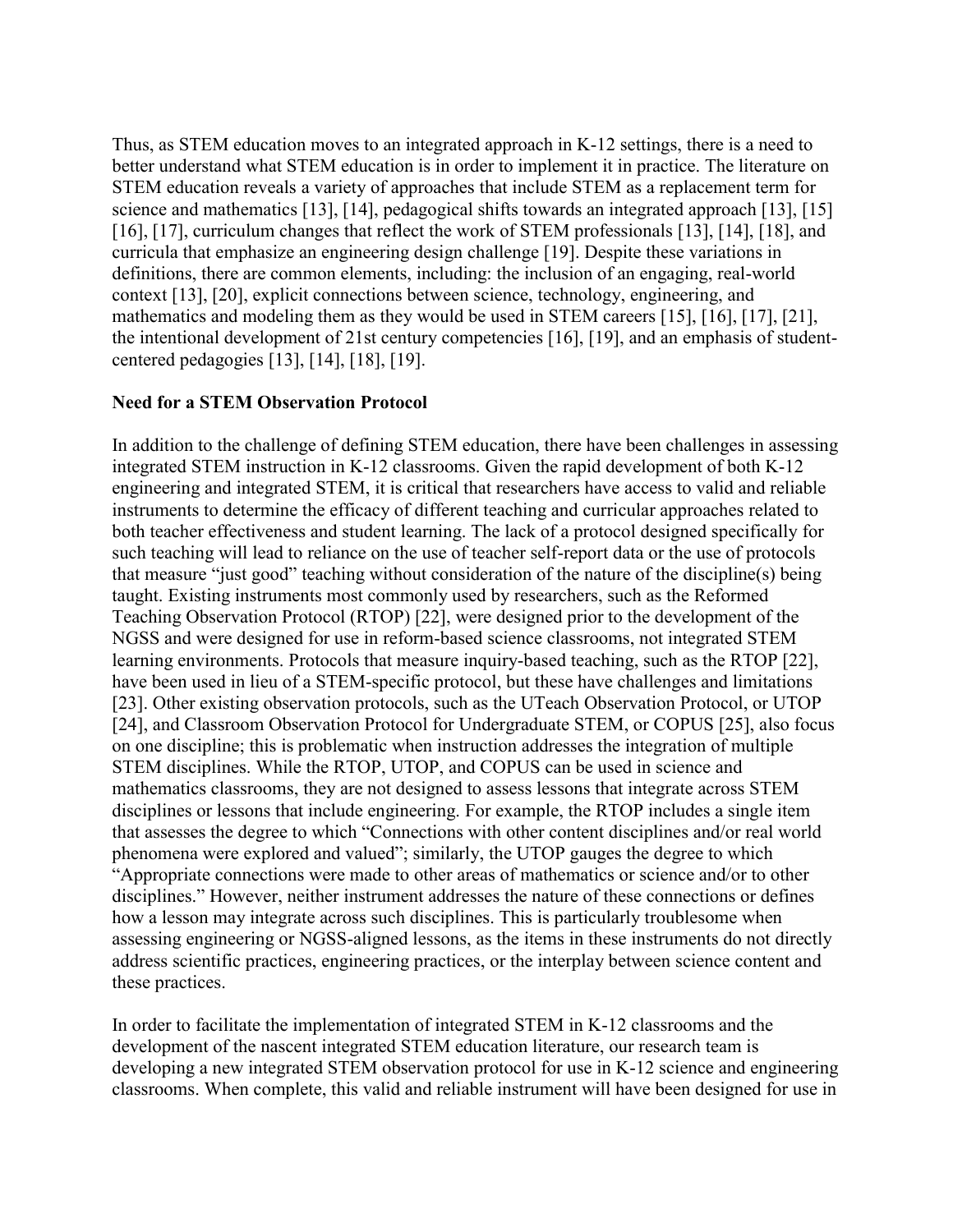a variety of educational contexts and by different education stakeholders to increase the quality of K-12 STEM education and education research. The STEM-OP is intentionally designed not only for summative and evaluative purposes, but also for formative and reflective purposes. The STEM-OP is also designed to work in a range of classroom with the implementation of any STEM curriculum, it is not designed for a specific curriculum or project. At the end of this project, the STEM-OP will be made available through an online platform that will include an embedded training program to facilitate its use throughout the country.

## **Instrument development process**

In the first year of this four-year project, we have been working on the initial development of the STEM-OP through item development, video analysis, and exploratory factor analysis. We have utilized a selection of existing classroom video from a previous project with approximately 2,000 unique classroom videos representing a variety of grade levels (4-9), science content (life, earth, and physical science), engineering design challenges, and school demographics (urban, suburban). The development of the STEM-OP is guided by published frameworks and other relevant literature that focus on providing quality K-12 integrated STEM and engineering education, such as [6] and [26]. Each item considers a critical characteristic of quality integrated STEM teaching and uses observational data to scale that characteristic on a five-level scale. A sample item is shared in Figure 1. This item addresses a central feature of engineering design thinking, iteration of designs and engaging in re-design, as well as the need for students to explicitly engage in this process to enhance their learning about the nature of engineering.

Students learn through failure and iteration.

Description: Students have opportunities to experience failure, reflect on their learning/design process, make revisions to their thinking/design, and learn to tolerate failure as they solve complex problems. This promotes students interpreting failures as opportunities to learn and improve.

0 - The lesson does not provide opportunities for students to learn through failure and iteration, nor does it include opportunities for students to revise their thinking. 1 - The lesson provides opportunities for students to learn through failure and iteration and includes implicit opportunities for students to revise their thinking. 2 - The lesson provides opportunities for students to learn through failure and iteration and includes explicit opportunities for students to revise their thinking. 3 - The lesson provides opportunities for students to learn through failure and iteration, and the problem-solving process (not end product) is emphasized with opportunities for students to revise their thinking and apply it to solving a problem. 4 - The lesson provides opportunities for students to learn through failure and iteration, the problem-solving process (not end-product) is emphasized with opportunities for students to make revisions to their thinking/design, and students tolerate failure to persevere in solving complex problems.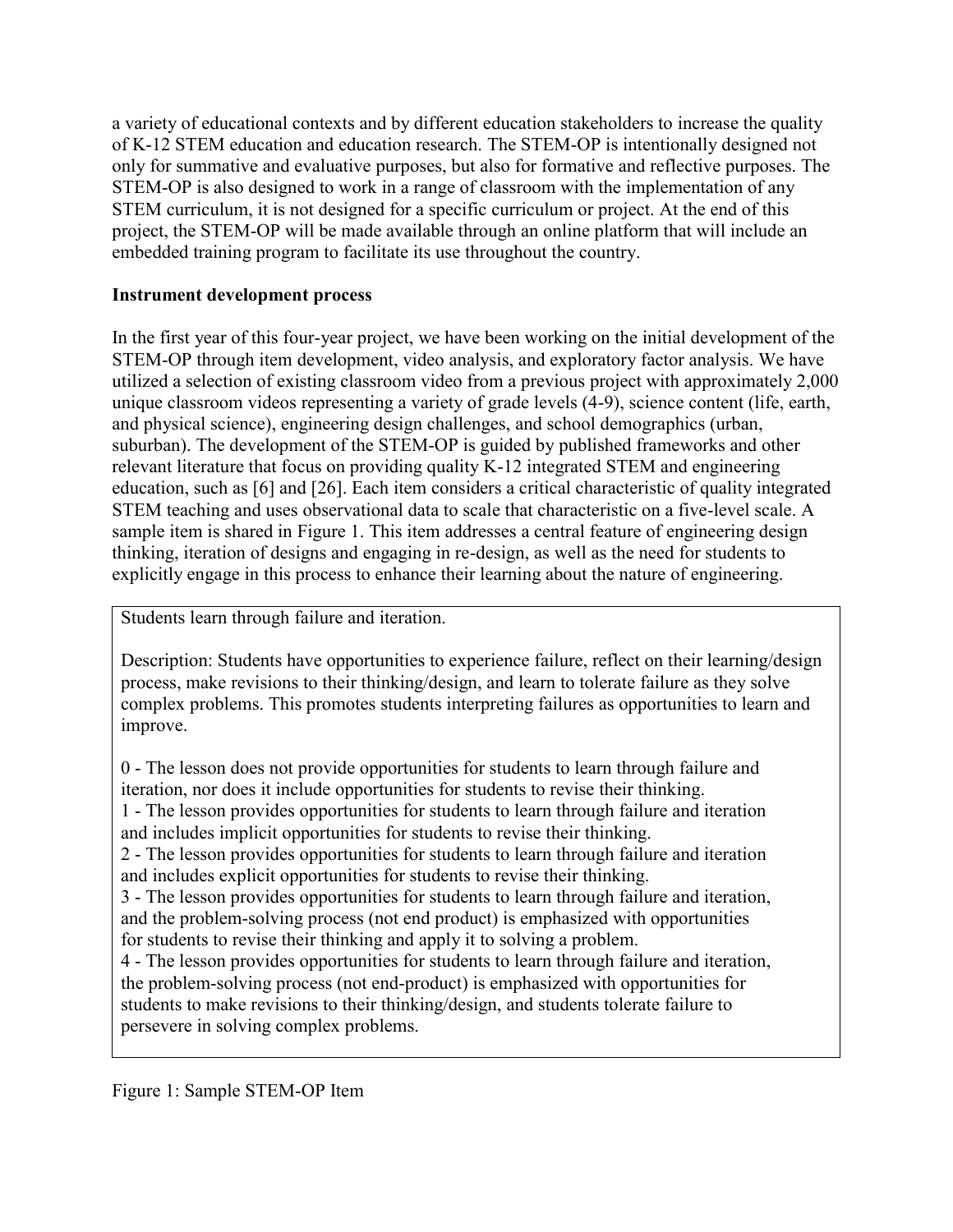Our anticipated results at the time of the 2019 ASEE meeting will include a review of our item development process and finalized items included on the draft STEM-OP. Additionally, we anticipate being able to share findings from the exploratory factor analysis (EFA) on our videocoded data, which will identify distinct instructional dimensions responsible for integrated STEM instruction. We value the opportunity to gather feedback from the engineering education community as the integration of engineering design and practices is integral to quality integrated STEM instruction.

## **References**

[1] National Academy of Science, National Academy of Engineering, and Institute of Medicine, Rising Above the Gathering Storm: Energizing and Employing America for a Brighter Economic Future. Washington D.C.: The National Academies Press, 2007.

[2] President's Council of Advisors on Science and Technology, Report to the President: Prepare and Inspire: K-12 Education in Science, Technology, Engineering, and Mathematics (STEM) for America's Future. Washington, DC: Executive Office of the President, 2010. [Online] Available:

https://obamawhitehouse.archives.gov/sites/default/files/microsites/ostp/pcast-stem-ed-final.pdf [Accessed Feb. 3, 2019].

[3] U.S. Department of Commerce, The Competitiveness and Innovative Capacity of the United States. Washington, DC: U.S. Department of Commerce, 2012.

[4] D. Vilorio, "STEM 101: Intro to tomorrow's jobs." Occupational Outlook Quarterly, pp. 2-

12, 2014. [Online] Available: http://www.bls.gov/careeroutlook/ [Accessed Feb. 3, 2019].

[5] National Research Council, Successful K-12 STEM education: Identifying Effective Approaches in Science, Technology, Engineering, and Mathematics. Washington, DC: National Academies Press, 2011.

[6] National Research Council, A Framework for K-12 Science Education: Practices,

Crosscutting Concepts, and Core Ideas. Washington, DC: National Academies Press, 2012.

[7] NGSS Lead States, Next Generation Science Standards: For states, by States. Washington, DC: National Academies Press, 2013.

[8] National Science and Technology Council, Federal Science, Technology, Engineering, and Mathematics (STEM) Education: 5-year Strategic Plan. Washington, DC: Committee on STEM Education, 2013.

[9] National Academy of Engineering, Engineering in K-12 Education: Understanding the Status and Improving the Prospects. Washington D.G.: The National Academies Press, 2009.

[10] T. J. Moore, M. S. Stohlman, H. Wang, K. M. Tank, A. W. Glancy, and G. H. Roehrig, G. H., "Implementation and integration of engineering in K–12 STEM education." In Engineering in precollege settings: Synthesizing research, policy and practices, S. Purzer, J. Strobel, & M. Cardella, Eds., West Lafayette, IN: Purdue University Press, 2014

[11] G. H. Roehrig, T. J. Moore, H. Wang, and M. S. Park, M.S., "Is adding the E enough?: Investigating the impact of K-12 engineering standards on the implementation of STEM integration." School Science and Mathematics, vol. 112, pp. 31-44, 2012

[12] H. Wang, T. J. Moore, G. H. Roehrig, and M. S. Park, "STEM integration: Teacher perceptions and practice." Journal of Pre-College Engineering Education Research, vol. 1, pp. 1-13, 2011.

[13] J. M. Breiner, S. S. Harkness, C. C. Johnson, C. C., and C. M. Koehler, "What is STEM? A